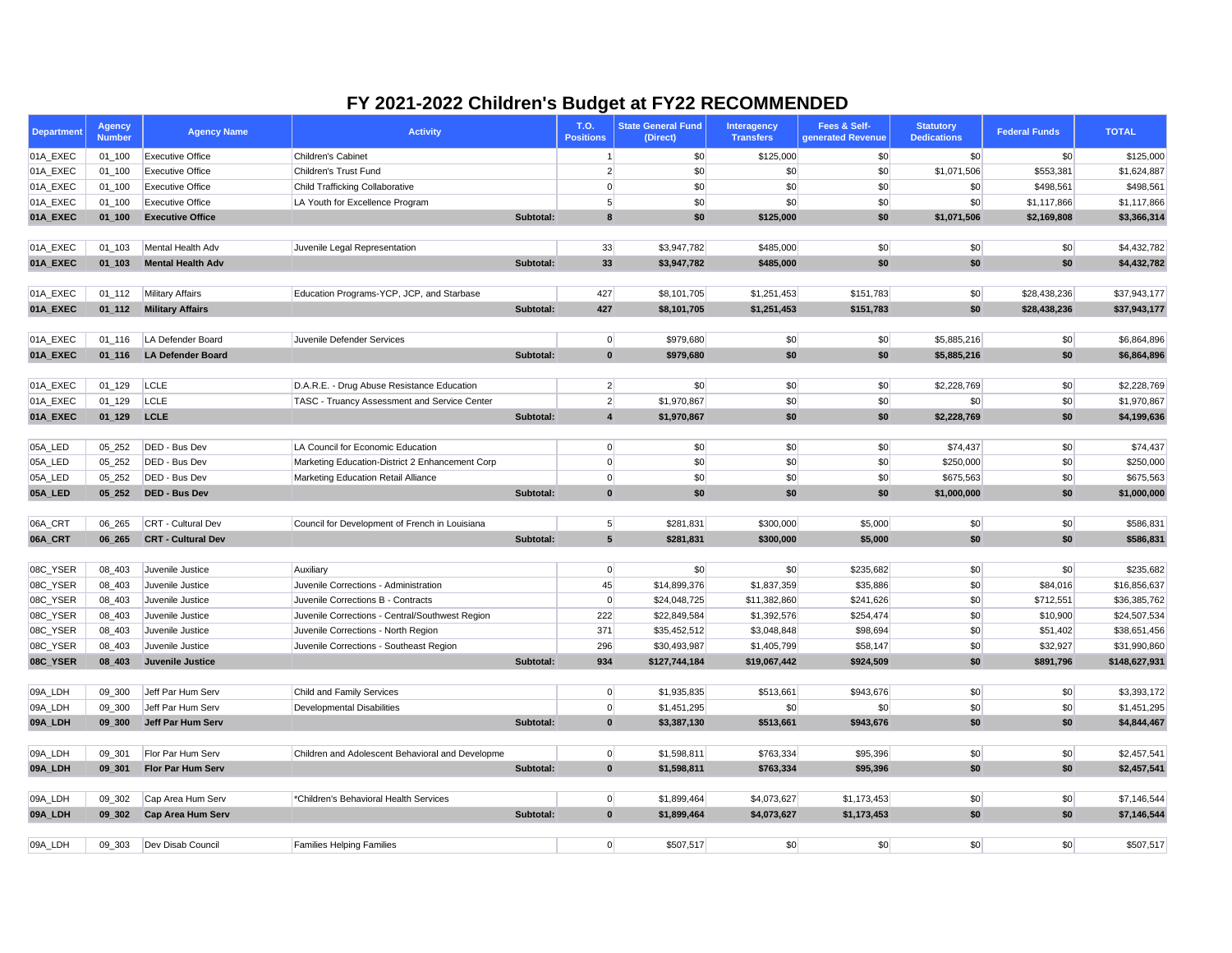| <b>Department</b> | <b>Agency</b><br><b>Number</b> | <b>Agency Name</b>        | <b>Activity</b>                                  | <b>T.O.</b><br><b>Positions</b> |                | <b>State General Fund</b><br>(Direct) | <b>Interagency</b><br><b>Transfers</b> | Fees & Self-<br>generated Revenue | <b>Statutory</b><br><b>Dedications</b> | <b>Federal Funds</b> | <b>TOTAL</b>    |
|-------------------|--------------------------------|---------------------------|--------------------------------------------------|---------------------------------|----------------|---------------------------------------|----------------------------------------|-----------------------------------|----------------------------------------|----------------------|-----------------|
| 09A_LDH           | 09_303                         | Dev Disab Council         | Louisiana Citizens for Action Now (LaCAN)        |                                 | 0              | \$0                                   | \$0                                    | \$0                               | \$0                                    | \$215,000            | \$215,000       |
| 09A_LDH           | 09 303                         | <b>Dev Disab Council</b>  | Subtotal:                                        |                                 | $\mathbf{0}$   | \$507,517                             | \$0                                    | \$0                               | \$0                                    | \$215,000            | \$722,517       |
|                   |                                |                           |                                                  |                                 |                |                                       |                                        |                                   |                                        |                      |                 |
| 09A_LDH           | 09 304                         | Metro Hum Serv            | <b>Children and Adolescent Services</b>          |                                 | 0              | \$2,133,831                           | \$1,366,414                            | \$165,000                         | \$0                                    | \$0                  | \$3,665,245     |
| 09A_LDH           | 09_304                         | <b>Metro Hum Serv</b>     | Subtotal:                                        |                                 | $\mathbf{0}$   | \$2,133,831                           | \$1,366,414                            | \$165,000                         | \$0                                    | \$0                  | \$3,665,245     |
|                   |                                |                           |                                                  |                                 |                |                                       |                                        |                                   |                                        |                      |                 |
| 09A_LDH           | 09 305                         | Med Vendor Admin          | Medical Services for Medicaid Eligible Children  |                                 | 1017           | \$22,827,862                          | \$0                                    | \$92,200                          | \$19,855                               | \$83,420,804         | \$106,360,721   |
| 09A_LDH           | 09 305                         | <b>Med Vendor Admin</b>   | Subtotal:                                        |                                 | 1017           | \$22,827,862                          | \$0                                    | \$92,200                          | \$19,855                               | \$83,420,804         | \$106,360,721   |
|                   |                                |                           |                                                  |                                 |                |                                       |                                        |                                   |                                        |                      |                 |
| 09A_LDH           | 09 306                         | Med Vendor Pymnts         | Medical Services for Medicaid Eligible Children  |                                 | 0              | \$486,389,974                         | \$40,017,000                           | \$171,249,183                     | \$276,346,596                          | \$2,600,957,082      | \$3,574,959,835 |
| 09A_LDH           | 09_306                         | <b>Med Vendor Pymnts</b>  | Subtotal:                                        |                                 | $\bullet$      | \$486,389,974                         | \$40,017,000                           | \$171,249,183                     | \$276,346,596                          | \$2,600,957,082      | \$3,574,959,835 |
|                   |                                |                           |                                                  |                                 |                |                                       |                                        |                                   |                                        |                      |                 |
| $ 09A_LDH $       | 09 309                         | <b>SCLHSA</b>             | Children and Adolescent Behavioral and Developme |                                 | 0              | \$3,497,617                           | \$865,661                              | \$448,412                         | \$0                                    | \$0                  | \$4,811,690     |
| 09A_LDH           | 09 309                         | <b>SCLHSA</b>             | Subtotal:                                        |                                 | $\mathbf{0}$   | \$3,497,617                           | \$865,661                              | \$448,412                         | \$0                                    | \$0                  | \$4,811,690     |
|                   |                                |                           |                                                  |                                 |                |                                       |                                        |                                   |                                        |                      |                 |
| 09A_LDH           | 09 310                         | <b>NEDHSA</b>             | Children and Adolescent Behavioral and Developme |                                 | 0              | \$1,308,350                           | \$838,228                              | \$0                               | \$0                                    | \$0                  | \$2,146,578     |
| 09A_LDH           | 09_310                         | <b>NEDHSA</b>             | Subtotal:                                        |                                 | $\bullet$      | \$1,308,350                           | \$838,228                              | \$0                               | \$0                                    | \$0                  | \$2,146,578     |
|                   |                                |                           |                                                  |                                 |                |                                       |                                        |                                   |                                        |                      |                 |
| 09A_LDH           | 09_325                         | Acadiana Area HSD         | Children and Adolescent Behavioral and Developme |                                 | 0              | \$2,627,355                           | \$1,145,934                            | \$143,930                         | \$0                                    | \$0                  | \$3,917,219     |
| 09A_LDH           | 09 325                         | <b>Acadiana Area HSD</b>  | Subtotal:                                        |                                 | $\mathbf{0}$   | \$2,627,355                           | \$1,145,934                            | \$143,930                         | \$0                                    | \$0                  | \$3,917,219     |
|                   |                                |                           |                                                  |                                 |                |                                       |                                        |                                   |                                        |                      |                 |
| 09A_LDH           | 09_326                         | Public Health             | <b>ACA-MIECHV- Mental Health</b>                 |                                 | 20             | \$0                                   | \$0                                    | \$0                               | \$0                                    | \$9,994,719          | \$9,994,719     |
| 09A_LDH           | 09_326                         | Public Health             | <b>Child Death Review</b>                        |                                 | $\overline{0}$ | \$0                                   | \$0                                    | \$0                               | \$0                                    | \$50,000             | \$50,000        |
| 09A_LDH           | 09_326                         | Public Health             | <b>Children's Special Health Services</b>        |                                 | 33             | \$693,719                             | \$10,500                               | \$150,000                         | \$0                                    | \$6,458,490          | \$7,312,709     |
| 09A_LDH           | 09 326                         | Public Health             | <b>Emergency Medical Services</b>                |                                 | $\overline{0}$ | \$0                                   | \$0                                    | \$0                               | \$0                                    | \$130,000            | \$130,000       |
| 09A_LDH           | 09_326                         | Public Health             | Genetics                                         |                                 | 28             | \$3,855,000                           | \$10,000                               | \$3,520,000                       | \$0                                    | \$780,000            | \$8,165,000     |
| 09A_LDH           | 09_326                         | Public Health             | HIV/Perinatal & AIDS Drug Assistance             |                                 |                | \$0                                   | \$0                                    | \$0                               | \$0                                    | \$2,085,239          | \$2,085,239     |
| 09A_LDH           | 09 326                         | Public Health             | Immunization                                     |                                 | 50             | \$2,406,065                           | \$361,147                              | \$310,728                         | \$0                                    | \$3,962,598          | \$7,040,538     |
| 09A_LDH           | 09_326                         | Public Health             | <b>Lead Poisoning Prevention</b>                 |                                 | 2 <sup>2</sup> | \$0                                   | \$0                                    | \$0                               | \$0                                    | \$550,000            | \$550,000       |
| 09A_LDH           | 09_326                         | Public Health             | Maternal and Child Health                        |                                 | 11             | \$0                                   | \$0                                    | \$0                               | \$0                                    | \$8,457,507          | \$8,457,507     |
| 09A_LDH           | 09 326                         | Public Health             | Nurse Family Partnership                         |                                 | 35             | \$2,600,000                           | \$2,877,075                            | \$0                               | \$0                                    | \$4,339,889          | \$9,816,964     |
| 09A_LDH           | 09_326                         | Public Health             | <b>Nutrition Services</b>                        |                                 | 134            | \$19,185                              | \$0                                    | \$68,216                          | \$0                                    | \$79,495,799         | \$79,583,200    |
| 09A_LDH           | 09_326                         | Public Health             | <b>School Based Health Services</b>              |                                 |                | \$0                                   | 0                                      | \$0                               | \$6,321,260                            | \$316,437            | \$6,637,697     |
| 09A_LDH           | 09_326                         | Public Health             | <b>Smoking Cessation</b>                         |                                 |                | \$0                                   | \$155,448                              | \$150,846                         | \$325,000                              | \$1,783,933          | \$2,415,227     |
| 09A_LDH           | 09 326                         | <b>Public Health</b>      | Subtotal:                                        |                                 | 322            | \$9,573,969                           | \$3,414,170                            | \$4,199,790                       | \$6,646,260                            | \$118,404,611        | \$142,238,800   |
|                   |                                |                           |                                                  |                                 |                |                                       |                                        |                                   |                                        |                      |                 |
| 09A_LDH           | 09_330                         | Office of Behavior        | Administration of Children's Services            |                                 | 13             | \$959,703                             | \$280,471                              | $ 10\rangle$                      | \$0                                    | \$7,495,391          | \$8,735,565     |
| 09A_LDH           | 09_330                         | <b>Office of Behavior</b> | Subtotal:                                        |                                 | 13             | \$959,703                             | \$280,471                              | \$0                               | \$0                                    | \$7,495,391          | \$8,735,565     |
|                   |                                |                           |                                                  |                                 |                |                                       |                                        |                                   |                                        |                      |                 |
| 09A_LDH           | 09_340                         | Citizens w/Dev Dis        | <b>CLSSC-Children's Services</b>                 |                                 | 197            | \$0                                   | \$24,022,417                           | \$40,000                          | \$0                                    | \$0                  | \$24,062,417    |
| 09A_LDH           | 09_340                         | Citizens w/Dev Dis        | <b>Early Steps</b>                               |                                 | 13             | \$15,811,025                          | \$0                                    | \$510,000                         | \$0                                    | \$0                  | \$16,321,025    |
| 09A_LDH           | 09_340                         | Citizens w/Dev Dis        | PSSC-Residential & Community-Based Services      |                                 | 131            | \$0                                   | \$11,974,033                           | \$0                               | \$0                                    | \$0                  | \$11,974,033    |
| 09A_LDH           | 09 340                         | <b>Citizens w/Dev Dis</b> | Subtotal:                                        |                                 | 341            | \$15,811,025                          | \$35,996,450                           | \$550,000                         | \$0                                    | \$0                  | \$52,357,475    |
|                   |                                |                           |                                                  |                                 |                |                                       |                                        |                                   |                                        |                      |                 |
| $ 09A_L$ DH       | 09_375                         | <b>ICHSA</b>              | Children and Adolescent Behavioral and Developme |                                 | 0              | \$1,611,004                           | \$0                                    | \$0                               | \$0                                    | \$0                  | \$1,611,004     |
| 09A_LDH           | 09_375                         | <b>ICHSA</b>              | Subtotal:                                        |                                 | $\mathbf{0}$   | \$1,611,004                           | \$0                                    | \$0                               | \$0                                    | \$0                  | \$1,611,004     |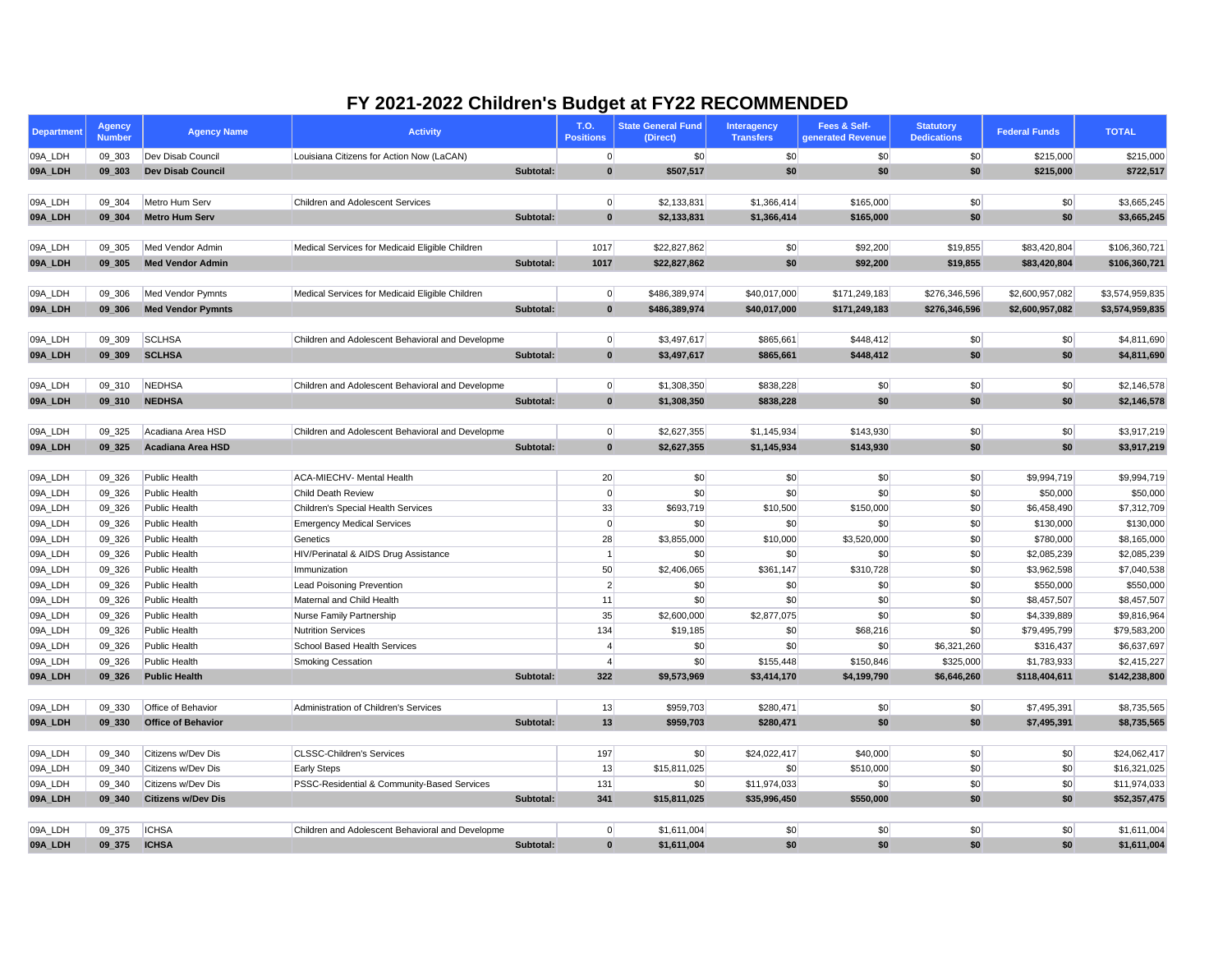| <b>Department</b>             | <b>Agency</b><br><b>Number</b> | <b>Agency Name</b>             | <b>Activity</b>                                   | <b>T.O.</b><br><b>Positions</b> |                    | <b>State General Fund</b><br>(Direct) | <b>Interagency</b><br><b>Transfers</b> | Fees & Self-<br>generated Revenue | <b>Statutory</b><br><b>Dedications</b> | <b>Federal Funds</b> | <b>TOTAL</b>               |
|-------------------------------|--------------------------------|--------------------------------|---------------------------------------------------|---------------------------------|--------------------|---------------------------------------|----------------------------------------|-----------------------------------|----------------------------------------|----------------------|----------------------------|
|                               |                                |                                |                                                   |                                 |                    |                                       |                                        |                                   |                                        |                      |                            |
| 09A_LDH                       | 09_376                         | <b>CLHSD</b>                   | Children and Adolescent Behavioral and Developme  |                                 | 0                  | \$1,792,465                           | \$494,763                              | \$0                               | \$0                                    | \$0                  | \$2,287,228                |
| 09A_LDH                       | 09_376                         | <b>CLHSD</b>                   |                                                   | Subtotal:                       | $\mathbf{0}$       | \$1,792,465                           | \$494,763                              | \$0                               | \$0                                    | \$0                  | \$2,287,228                |
|                               |                                |                                |                                                   |                                 |                    |                                       |                                        |                                   |                                        |                      |                            |
| 09A_LDH<br>09A_LDH            | 09_377<br>09_377               | <b>NWLHSD</b><br><b>NWLHSD</b> | Children and Adolescent Behavioral and Developme  | Subtotal:                       | 0 <br>$\mathbf{0}$ | \$319,092<br>\$319,092                | \$784,692<br>\$784,692                 | \$39,220<br>\$39,220              | \$0<br>\$0                             | \$0<br>\$0           | \$1,143,004<br>\$1,143,004 |
|                               |                                |                                |                                                   |                                 |                    |                                       |                                        |                                   |                                        |                      |                            |
| 10A_DCFS                      | 10_360                         | Off Child & Family             | <b>Child Welfare Services</b>                     |                                 | 559                | \$38,640,339                          | \$0                                    | \$2,601,768                       | \$0                                    | \$99,764,618         | \$141,006,725              |
| 10A_DCFS                      | 10_360                         | Off Child & Family             | <b>Disability Determinations</b>                  |                                 | 48                 | \$0                                   | \$0                                    | \$0                               | \$0                                    | \$9,827,661          | \$9,827,661                |
| 10A_DCFS                      | 10_360                         | Off Child & Family             | <b>Family Violence</b>                            |                                 |                    | \$0                                   | \$0                                    | \$0                               | \$0                                    | \$1,713,760          | \$1,713,760                |
| 10A_DCFS                      | 10_360                         | Off Child & Family             | Supplemental Nutritional Assistance Program       |                                 | 355                | \$30,456,414                          | \$0                                    | \$0                               | \$0                                    | \$50,444,424         | \$80,900,838               |
| 10A_DCFS                      | 10_360                         | Off Child & Family             | Support Enforcement                               |                                 | 541                | \$23,639,122                          | \$0                                    | \$0                               | \$0                                    | \$71,880,635         | \$95,519,757               |
| 10A_DCFS                      | 10_360                         | Off Child & Family             | <b>TANF</b>                                       |                                 | 56                 | \$0                                   | \$0                                    | \$0                               | \$0                                    | \$111,136,916        | \$111,136,916              |
| 10A_DCFS                      | 10_360                         | <b>Off Child &amp; Family</b>  |                                                   | Subtotal:                       | 1560               | \$92,735,875                          | \$0                                    | \$2,601,768                       | \$0                                    | \$344,768,014        | \$440,105,657              |
|                               |                                |                                |                                                   |                                 |                    |                                       |                                        |                                   |                                        |                      |                            |
| 11A_DNR                       | 11_431                         | NATR - Secretary               | Outreach and Public Information for Children      |                                 | 0                  | \$0                                   | \$0                                    | \$0                               | \$0                                    | \$28,540             | \$28,540                   |
| 11A_DNR                       | 11_431                         | <b>NATR - Secretary</b>        |                                                   | Subtotal:                       | $\mathbf{0}$       | \$0                                   | \$0                                    | \$0                               | \$0                                    | \$28,540             | \$28,540                   |
|                               |                                |                                |                                                   |                                 |                    |                                       |                                        |                                   |                                        |                      |                            |
| 11A_DNR                       | 11_432                         | NATR - Conservatio             | Outreach & Information for Children               |                                 | 0                  | $ $ \$0                               | \$0                                    | \$0                               | \$25,914                               | $ $ \$0              | \$25,914                   |
| 11A_DNR                       | $11_432$                       | <b>NATR - Conservatio</b>      |                                                   | Subtotal:                       | $\mathbf 0$        | \$0                                   | \$0                                    | \$0                               | \$25,914                               | \$0                  | \$25,914                   |
|                               |                                |                                |                                                   |                                 |                    |                                       |                                        |                                   |                                        |                      |                            |
| 11A_DNR                       | 11_435                         | NATR - Coastal Res             | Outreach and Public Information for Children      |                                 | 0                  | \$0                                   | \$0                                    | \$0                               | \$0                                    | \$5,000              | \$5,000                    |
| 11A_DNR                       | $11_435$                       | <b>NATR - Coastal Res</b>      |                                                   | Subtotal:                       | $\mathbf{0}$       | \$0                                   | \$0                                    | \$0                               | \$0                                    | \$5,000              | \$5,000                    |
|                               |                                |                                |                                                   |                                 |                    |                                       |                                        |                                   |                                        |                      |                            |
| 14A_LWC                       | 14_474                         | WorkforceSupp/Trai             | FY 18 Services to Youth                           |                                 | 0                  | \$0                                   | \$0                                    | \$0                               | \$0                                    | \$12,454,271         | \$12,454,271               |
| 14A_LWC                       | 14_474                         | WorkforceSupp/Trai             |                                                   | Subtotal:                       | $\mathbf{0}$       | \$0                                   | \$0                                    | \$0                               | \$0                                    | \$12,454,271         | \$12,454,271               |
|                               |                                |                                |                                                   |                                 |                    |                                       |                                        |                                   |                                        |                      |                            |
| 19A_HIED   19A_600 LSU System |                                |                                | 4-H Youth Development                             |                                 | 0                  | \$11,581,398                          | \$0                                    | \$214,300                         | \$0                                    | \$2,505,817          | \$14,301,515               |
| 19A_HIED                      | 19A_600                        | LSU System                     | Healthcare, Education, Training & Patient Service |                                 | 0                  | \$1,338,881                           | \$0                                    | \$5,167,260                       | \$110,633                              | \$0                  | \$6,616,774                |
| 19A_HIED                      |                                | 19A_600 LSU System             |                                                   | Subtotal:                       | $\mathbf{0}$       | \$12,920,279                          | \$0                                    | \$5,381,560                       | \$110,633                              | \$2,505,817          | \$20,918,289               |
| 19A_HIED                      |                                | 19A_615 Southern U System      | Child Development Resource Laboratory             |                                 | 0                  | \$366,230                             | \$0                                    | \$0                               | \$0                                    | $ $ \$0              | \$366,230                  |
| 19A_HIED                      |                                | 19A_615 Southern U System      |                                                   | Subtotal:                       | $\mathbf{0}$       | \$366,230                             | \$0                                    | \$0                               | \$0                                    | \$0                  | \$366,230                  |
|                               |                                |                                |                                                   |                                 |                    |                                       |                                        |                                   |                                        |                      |                            |
| 19A_HIED                      |                                | 19A_671 Board of Regents       | START College Saving Plan                         |                                 | 0                  | \$3,962,716                           | \$0                                    | \$0                               | \$0                                    | $ $ \$0              | \$3,962,716                |
| 19A_HIED                      | 19A_671                        | <b>Board of Regents</b>        |                                                   | Subtotal:                       | $\mathbf{0}$       | \$3,962,716                           | \$0                                    | \$0                               | \$0                                    | \$0                  | \$3,962,716                |
|                               |                                |                                |                                                   |                                 |                    |                                       |                                        |                                   |                                        |                      |                            |
| 19B_OTED                      | 19B_653                        | Deaf and Visually              | Children's Services                               |                                 | 88                 | \$10,290,562                          | \$392,310                              | \$34,245                          | \$0                                    | $\boldsymbol{\$0}$   | \$10,717,117               |
| 19B_OTED                      | 19B_653                        | Deaf and Visually              | Instruction                                       |                                 | 118                | \$7,642,588                           | \$903,138                              | \$3,000                           | \$76,623                               | \$0                  | \$8,625,349                |
| 19B_OTED                      | 19B_653                        | Deaf and Visually              | Residential                                       |                                 | 70                 | \$4,707,784                           | \$497,482                              | \$0                               | \$76,088                               | $ $ \$0              | \$5,281,354                |
| 19B_OTED                      | 19B_653                        | Deaf and Visually              | Student Center                                    |                                 | 0                  | \$0                                   | \$0                                    | \$2,500                           | \$0                                    | \$0                  | \$2,500                    |
| 19B_OTED                      | 19B_653                        | <b>Deaf and Visually</b>       |                                                   | Subtotal:                       | 276                | \$22,640,934                          | \$1,792,930                            | \$39,745                          | \$152,711                              | \$0                  | \$24,626,320               |
|                               |                                |                                |                                                   |                                 |                    |                                       |                                        |                                   |                                        |                      |                            |
| 19B_OTED                      | 19B_657                        | Sch for Math, Sci,             | Instruction                                       |                                 | 91                 | \$6,008,971                           | \$3,127,870                            | \$450,459                         | \$80,472                               | $ $ \$0              | \$9,667,772                |
| 19B_OTED                      | 19B_657                        | Sch for Math, Sci,             | Louisiana Virtual School                          |                                 | 0                  | \$0                                   | \$0                                    | \$200,000                         | \$0                                    | \$0                  | \$200,000                  |
| 19B_OTED                      | 19B_657                        | Sch for Math, Sci,             |                                                   | Subtotal:                       | 91                 | \$6,008,971                           | \$3,127,870                            | \$650,459                         | \$80,472                               | \$0                  | \$9,867,772                |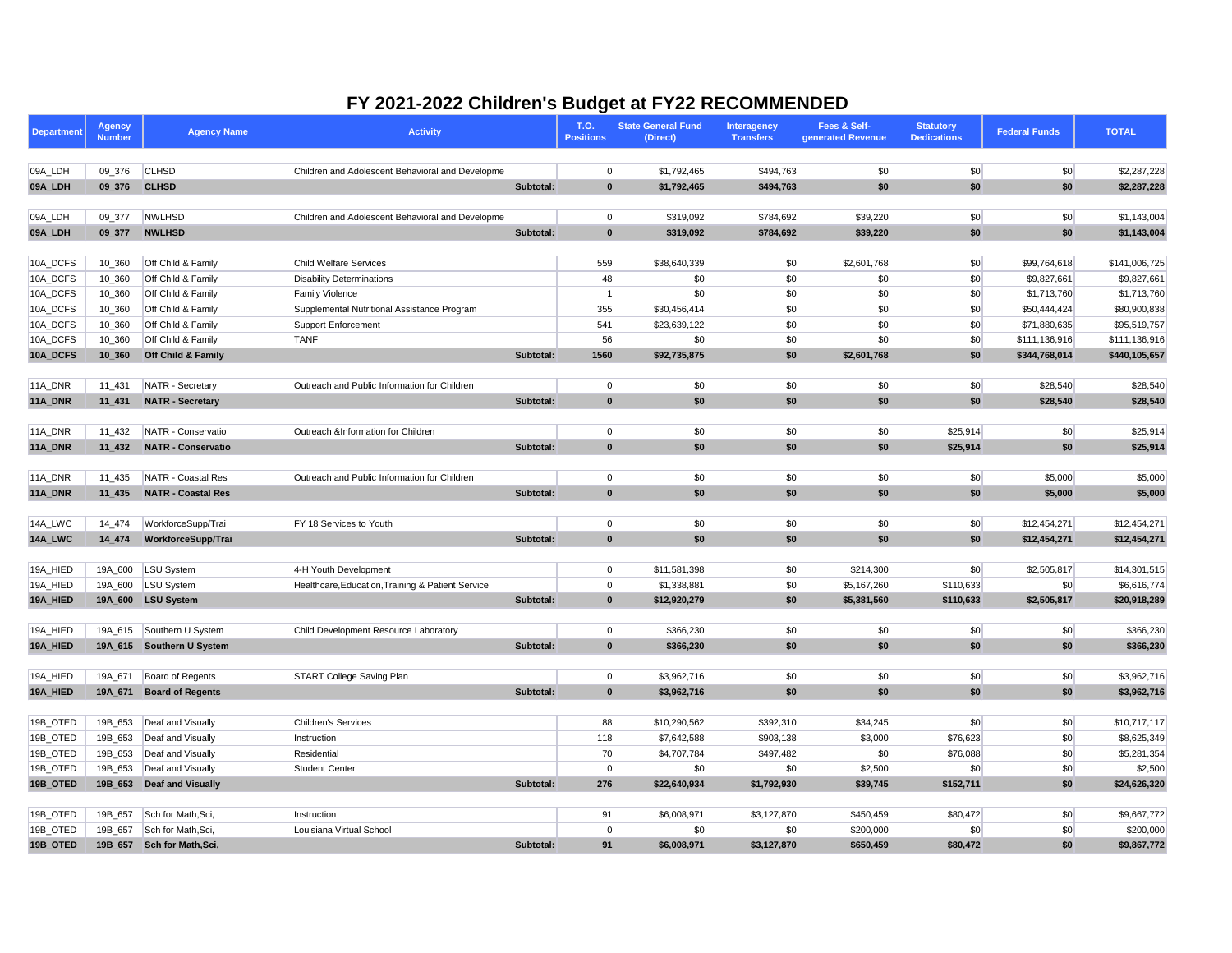| <b>Department</b> | <b>Agency</b><br><b>Number</b> | <b>Agency Name</b>                      | <b>Activity</b>                                 |           | <b>T.O.</b><br><b>Positions</b> | <b>State General Fund</b><br>(Direct) | <b>Interagency</b><br><b>Transfers</b> | Fees & Self-<br>generated Revenue | <b>Statutory</b><br><b>Dedications</b> | <b>Federal Funds</b> | <b>TOTAL</b>    |
|-------------------|--------------------------------|-----------------------------------------|-------------------------------------------------|-----------|---------------------------------|---------------------------------------|----------------------------------------|-----------------------------------|----------------------------------------|----------------------|-----------------|
|                   |                                |                                         |                                                 |           |                                 |                                       |                                        |                                   |                                        |                      |                 |
| 19B_OTED          | 19B_658                        | Thrive Academy                          | Instruction Program                             |           | 37                              | \$4,984,063                           | \$2,037,132                            | \$0                               | \$78,012                               | \$0                  | \$7,099,207     |
| 19B_OTED          | 19B_658                        | <b>Thrive Academy</b>                   |                                                 | Subtotal: | 37                              | \$4,984,063                           | \$2,037,132                            | \$0                               | \$78,012                               | \$0                  | \$7,099,207     |
|                   |                                |                                         |                                                 |           |                                 |                                       |                                        |                                   |                                        |                      |                 |
| 19B_OTED          | 19B_662                        | Educational TV Aut                      | <b>Educational Services</b>                     |           | 66                              | \$6,052,460                           | \$315,917                              | \$2,344,201                       | \$75,000                               | \$0                  | \$8,787,578     |
| 19B_OTED          | 19B_662                        | <b>Educational TV Aut</b>               |                                                 | Subtotal: | 66                              | \$6,052,460                           | \$315,917                              | \$2,344,201                       | \$75,000                               | \$0                  | \$8,787,578     |
| 19B_OTED          | 19B_666                        | BESE                                    | Grants to Elementary & Secondary School Systems |           | 5 <sup>2</sup>                  | \$0                                   | \$0                                    | 30                                | \$13,725,463                           | \$0                  | \$13,725,463    |
| 19B_OTED          | 19B_666                        | BESE                                    | Policymaking                                    |           | $6 \mid$                        | \$1,128,706                           | \$0                                    | \$30,000                          | \$218,780                              | \$0                  | \$1,377,486     |
| 19B_OTED          | 19B_666                        | <b>BESE</b>                             |                                                 | Subtotal: | 11                              | \$1,128,706                           | \$0                                    | \$30,000                          | \$13,944,243                           | \$0                  | \$15,102,949    |
|                   |                                |                                         |                                                 |           |                                 |                                       |                                        |                                   |                                        |                      |                 |
| 19B_OTED          | 19B_673                        | NOCCA                                   | Instruction                                     |           | 79                              | \$6,339,532                           | \$2,159,354                            | \$0                               | \$79,016                               | \$0                  | \$8,577,902     |
| 19B_OTED          | 19B 673 NOCCA                  |                                         |                                                 | Subtotal: | 79                              | \$6,339,532                           | \$2,159,354                            | \$0                               | \$79,016                               | \$0                  | \$8,577,902     |
|                   |                                |                                         |                                                 |           |                                 |                                       |                                        |                                   |                                        |                      |                 |
| 19D_LDOE          |                                | 19D_678   DOE State Activiti            | Administrative Support                          |           | 93                              | \$11,654,810                          | \$3,212,144                            | \$9,191                           | \$0                                    | \$8,329,786          | \$23,205,931    |
| 19D_LDOE          |                                | 19D 678   DOE State Activiti            | Auxiliary Program                               |           |                                 | \$0                                   | \$0                                    | \$1,146,086                       | \$0                                    | <b>SO</b>            | \$1,146,086     |
| 19D_LDOE          |                                | 19D 678   DOE State Activiti            | Child Care Development Fund Admin. and Services |           | 192                             | \$0                                   | \$01                                   | \$277,556                         | \$0                                    | \$72,172,740         | \$72,450,296    |
| 19D_LDOE          |                                | 19D_678   DOE State Activiti            | District Support                                |           | 193                             | \$15,579,689                          | \$12,148,313                           | \$5,517,666                       | \$276,700                              | \$215,443,401        | \$248,965,769   |
| 19D_LDOE          | 19D_678                        | <b>DOE State Activiti</b>               |                                                 | Subtotal: | 483                             | \$27,234,499                          | \$15,360,457                           | \$6,950,499                       | \$276,700                              | \$295,945,927        | \$345,768,082   |
|                   |                                |                                         |                                                 |           |                                 |                                       |                                        |                                   |                                        |                      |                 |
| 19D_LDOE          | 19D_681                        | Federal Support                         | CCDF Block Grant Provider Payments              |           | $\overline{0}$                  | \$0                                   | \$0                                    | \$0                               | \$0                                    | \$188,600,210        | \$188,600,210   |
| 19D_LDOE          | 19D_681                        | Federal Support                         | <b>Federal Support</b>                          |           | $\overline{0}$                  | \$0                                   | \$0                                    | \$9,150,661                       | \$0                                    | \$2,127,239,887      | \$2,136,390,548 |
| 19D_LDOE          | 19D_681                        | Non Federal Supp                        | Child Care Assistance Provider Payments         |           | $\overline{0}$                  | \$11,200,000                          | \$0                                    | 30                                | \$0                                    | \$0 <sub>1</sub>     | \$11,200,000    |
| 19D_LDOE          | 19D_681                        | Non Federal Supp                        | Non Federal Support                             |           | $\overline{0}$                  | \$78,525,847                          | \$50,495,657                           | \$0                               | \$13,332,821                           | \$0                  | \$142,354,325   |
| 19D_LDOE          | 19D_681                        | #MULTIVALUE                             |                                                 | Subtotal: | $\bf{0}$                        | \$89,725,847                          | \$50,495,657                           | \$9,150,661                       | \$13,332,821                           | \$2,315,840,097      | \$2,478,545,083 |
| 19D_LDOE          |                                | 19D_682 Recovery Sch.Distr              | Recovery School District - Construction         |           | $\overline{0}$                  | \$0                                   | \$79,261,310                           | \$16,571,295                      | \$0                                    | \$250,000            | \$96,082,605    |
|                   |                                | 19D_LDOE   19D_682   Recovery Sch.Distr | Recovery School District - Instruction          |           | 0                               | \$299,669                             | \$17,717,780                           | \$514,111                         | \$0                                    | \$0                  | \$18,531,560    |
| 19D_LDOE          |                                | 19D_682 Recovery Sch.Distr              |                                                 | Subtotal: | $\mathbf{0}$                    | \$299,669                             | \$96,979,090                           | \$17,085,406                      | \$0                                    | \$250,000            | \$114,614,165   |
|                   |                                |                                         |                                                 |           |                                 |                                       |                                        |                                   |                                        |                      |                 |
| 19D_LDOE          | 19D 695                        | Min Foundation Pro                      | Minimum Foundation Program                      |           | 0                               | \$3,516,584,229                       | \$0                                    | $ 10\rangle$                      | \$396,157,403                          | \$0                  | \$3,912,741,632 |
| 19D_LDOE          |                                | 19D_695 Min Foundation Pro              |                                                 | Subtotal: | $\mathbf{0}$                    | \$3,516,584,229                       | \$0                                    | \$0                               | \$396,157,403                          | \$0                  | \$3,912,741,632 |
|                   |                                |                                         |                                                 |           |                                 |                                       |                                        |                                   |                                        |                      |                 |
| 19D_LDOE          | 19D_697                        | Non-Pub Educat Ass                      | <b>Required Services Reimbursement</b>          |           | 0                               | \$10,816,924                          | \$0                                    | \$0                               | \$0                                    | \$0                  | \$10,816,924    |
| 19D_LDOE          | 19D_697                        | Non-Pub Educat Ass                      | School Lunch Salary Supplement                  |           | $\overline{0}$                  | \$7,002,614                           | \$0                                    | \$0                               | \$0                                    | \$0                  | \$7,002,614     |
| 19D_LDOE          | 19D_697                        | Non-Pub Educat Ass                      | <b>Textbook Administration</b>                  |           | $\overline{0}$                  | \$129,586                             | \$0                                    | \$0                               | \$0                                    | \$0                  | \$129,586       |
| 19D_LDOE          | 19D_697                        | Non-Pub Educat Ass                      | <b>Textbooks</b>                                |           | 0                               | \$2,745,655                           | \$0                                    | \$0                               | \$0                                    | \$0                  | \$2,745,655     |
| 19D_LDOE          | 19D_697                        | <b>Non-Pub Educat Ass</b>               |                                                 | Subtotal: | $\mathbf{0}$                    | \$20,694,779                          | \$0                                    | \$0                               | \$0                                    | \$0                  | \$20,694,779    |
| 19D_LDOE          | 19D_699                        | Special Schools                         | Administration                                  |           | $2\vert$                        | \$2,038,030                           | \$1,096                                | $ 10\rangle$                      | \$0                                    | \$0                  | \$2,039,126     |
| 19D_LDOE          | 19D_699                        | Special Schools                         | Instruction                                     |           | 88                              | \$2,310,350                           | \$4,791,143                            | \$0                               | \$0                                    | \$0                  | \$7,101,493     |
| 19D_LDOE          | 19D_699                        | <b>Special Schools</b>                  |                                                 | Subtotal: | 90                              | \$4,348,380                           | \$4,792,239                            | \$0                               | \$0                                    | \$0                  | \$9,140,619     |
|                   |                                |                                         |                                                 |           |                                 |                                       |                                        |                                   |                                        |                      |                 |
| 20A_OREQ          | 20_452                         | Housing Juveniles                       | Juvenile Corrections - Local Housing            |           | 0                               | \$1,516,760                           | \$0                                    | $ 10\rangle$                      | \$0                                    | \$0                  | \$1,516,760     |
| 20A_OREQ          | 20_452                         | <b>Housing Juveniles</b>                |                                                 | Subtotal: | $\mathbf{0}$                    | \$1,516,760                           | \$0                                    | \$0                               | \$0                                    | \$0                  | \$1,516,760     |